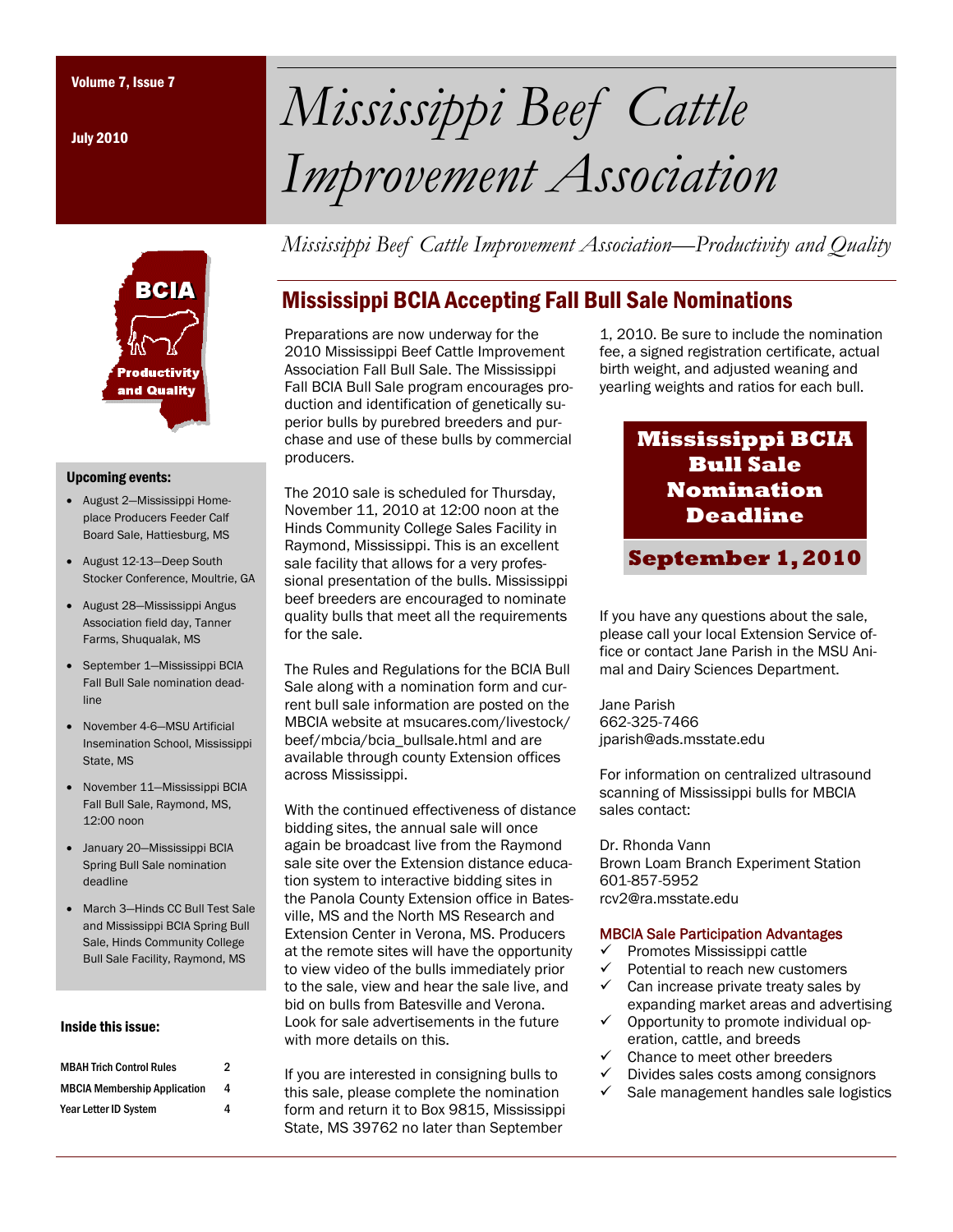

Trichomoniasis is a venereal disease in cattle caused by a protozoan

## Mississippi Bovine Trichomoniasis Control Rules

### Rules of the Mississippi Board of Animal Health (New as of 2010)

No bull that has tested positive for Trichomoniasis shall be brought into this state for any purpose whatsoever except to go directly to slaughter and must be on a 1-27 Form.

No bull may be brought into this state without being accompanied by a negative test for Trichomoniasis except for the following animals:

1. Exhibition and rodeo bulls that are temporarily in the state only for the purpose of the event and will be leaving the state after the event;

2. Bulls consigned to go directly to slaughter

3. Virgin bulls with accompanying statement.

A bull that is brought into this state without being accompanied by a negative test for Trichomoniasis shall not be commingled with any cow unless the bull is tested and found to be negative for Trichomoniasis prior to commingling.

All bulls tested for Trichomoniasis whether in-state or to be brought into this state, shall be identified by one or more of the following means prior to importation:

1. USDA Official Permanent ID to include but not limited to:

a. Brucellosis ear tag;

b. official 840 radio frequency identification device (RFID);

c. official 840 flap or bangle tag;

d. official individual animal breed registry brand;

e. official individual animal breed registry tattoo; or

f. official state of origin Trichomoniasis tag. 104 Virgin bulls.

A virgin bull is a bull less than 24 months of age in which both permanent central incisor teeth in wear are not present and that has never been commingled with breeding females. Virgin bulls, other than exhibition and rodeo bulls, brought into this state shall, in addition to any other required documentation, be accompanied by a certification of virgin status signed by the owner of the bull, or the owner's representative or a duly authorized Veterinarian. The certification shall include the bull's individual identification. If the owner seeking to import the virgin bull into this state acquired the bull from a breeder or another owner then a certification of virgin status signed by the breeder and each prior owner of the bull, or their representative must also accompany the bull.

The requirements for testing bulls for Trichomoniasis, whether in this state or to be imported into this state, are as follows:

1. All samples to be submitted for testing for Trichomoniasis shall be drawn by a certified accredited veterinarian.

2. The testing of samples shall be performed at an official laboratory or by a certified accredited veterinarian, qualified to test for Trichomoniasis.

3. Three separate official culture tests, each conducted not less than one week apart, or one Polymerase Chain Reaction test (PCR) shall be performed, no more than 30 days prior to entry of the bull into this state. Test samples shall not be pooled. A bull undergoing the three separate official culture tests must test negative on each such test to be considered free of Trichomoniasis.

4. A positive result on any test shall immediately cause the bull to be classified as a Trichomoniasis infected bull subject to the restrictions set out in these regulations.

5. A PCR test to confirm the presence of Trichomoniasis may be requested in the event of a positive result on a test, but the request for the confirmatory test must be made within 5 days of notification of the positive test result.

a. If the confirming PCR test comes back negative then the bull is considered negative for Trichomoniasis and may be moved as a negative bull.

b. If the confirming PCR test comes back positive then the bull shall be considered to be infected and subject to the restrictions set out in these regulations.

*"…Trich causes infertility, early abortions and uterine infections, resulting in "repeat breeder" cows and an extended calving season."*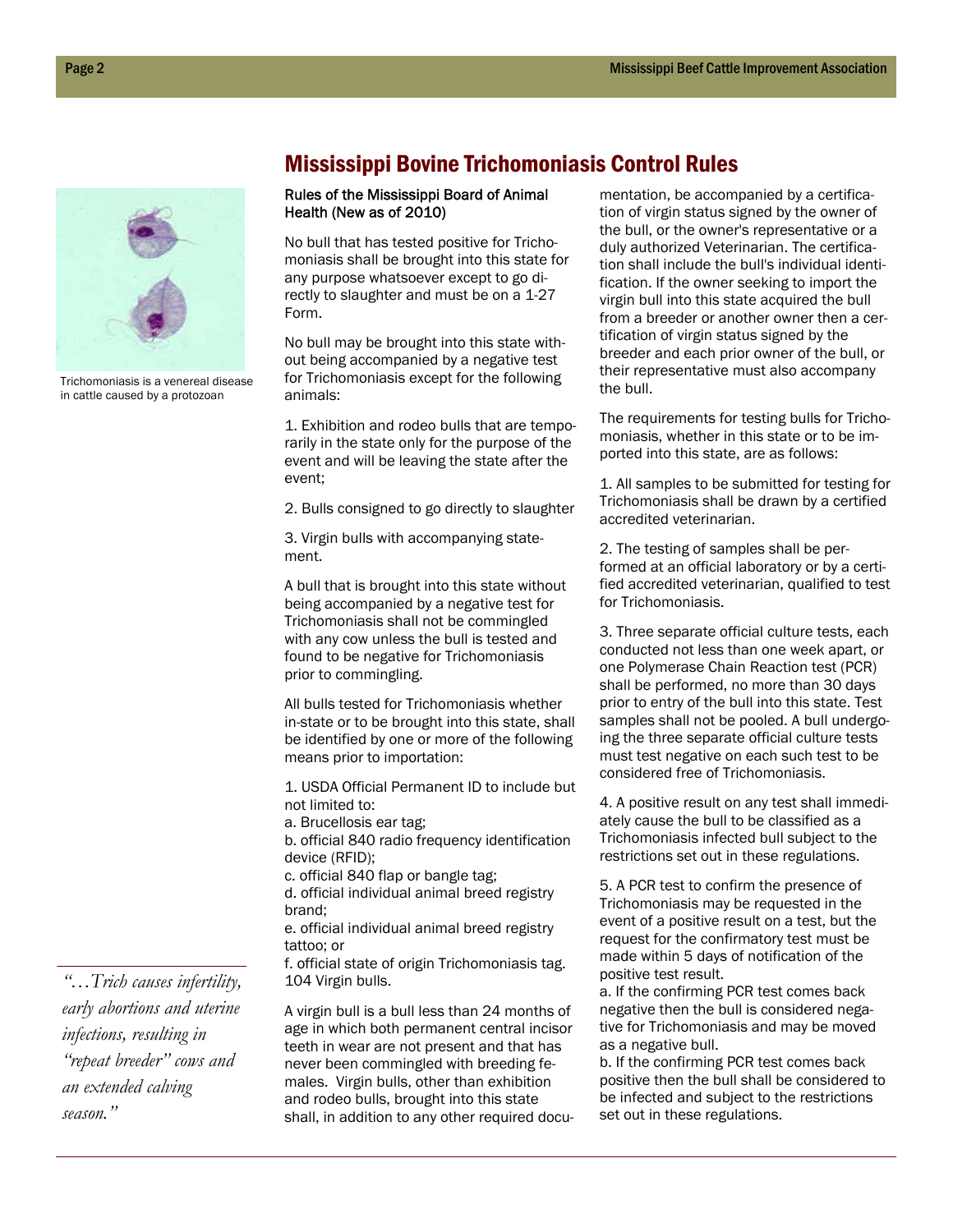## Trichomoniasis Control (Cont.)

6. Bulls being tested for Trichomoniasis shall be kept separate from female cattle at all times during the entire test period and from the completion of the test until importation into this state.

7. All positive test results for Trichomoniasis shall be reported to the state veterinarian within 24 hours after receipt of the results. When a positive test result is received the treating veterinarian shall consult with the state veterinarian on the first business day after receipt of the test results to determine a plan of action regarding the animal testing positive.

Bulls in Mississippi testing positive for Trichomoniasis shall be subject to the following restrictions.

1. If a confirming PCR test is timely requested then the bull testing positive shall be segregated from all other cattle until the PCR test results are received.

2. A bull that has tested positive for Trichomoniasis for which no confirming PCR test has been timely requested or which is confirmed by the PCR test to be infected with Trichomoniasis shall be immediately isolated from and kept isolated from all other cattle, except for other known infected bulls and shall not be moved except as provided in these regulations.

3. An infected bull shall be moved directly to slaughter, or sold directly for slaughter through a livestock market, within 30 days from receipt of the positive results of the original test or the results of the confirming PCR test, whichever is later. a. Movement of an infected bull shall be under a VS 1-27 permit issued by the state veterinarian or his representative. b. The VS 1-27 permit shall accompany the bull upon movement of the animal.

4. If an infected bull has been in a herd with other breeding bulls then the other breeding bulls shall automatically be under quarantine until they have tested negative for Trichomoniasis.

a. All of the other breeding bulls shall be immediately separated from, and kept separate from, all female cattle and from all virgin bulls or other breeding bulls that have tested negative for Trichomoniasis. b. Each breeding bull that has been in a herd with an infected bull shall be tested for Trichomoniasis.

c. Two PCR tests conducted at least seven days apart or three separate official culture tests, each conducted not less than one week apart, shall be performed on each bull. Test samples shall not be pooled. Each test conducted on a bull must show a negative result before the tested bull can be declared to be free of Trichomoniasis. d. A bull that has tested negative shall be immediately removed from all of the other bulls that have not been tested, or for which the test results have not been received and shall be free of the hold or do not remove order.

e. A positive result on any test shall immediately cause the tested bull to be classified as a Trichomoniasis infected bull subject to the restrictions set out in these regulations. f. A PCR test to confirm the presence of Trichomoniasis may be requested in the event of a positive result on a culture test, but the request for the confirmatory test must be made within 5 days of notification of the positive test result.

(1) If the confirming PCR test comes back negative then the bull is considered negative for Trichomoniasis and may be moved as a negative bull

(2) If the confirming PCR test comes back positive then the bull shall be considered to be infected and subject to the restrictions set out in these regulations.

A virgin bull or breeding bull that has tested negative for Trichomoniasis but which has been commingled with cows that come from a known Trichomoniasis infected herd shall not be moved to a herd not known to be infected or commingled with cows from such a herd unless the bull has been tested for Trichomoniasis and has negative test results.

*Source: http://www.mbah.state.ms.us/ regulations/regulations\_html/ch19.htm* 

*"…Bulls become infected by breeding an infected cow and then spread the disease to other cows."* 



Trichomoniasis can be prevented by using virgin bulls or by testing older herd sires